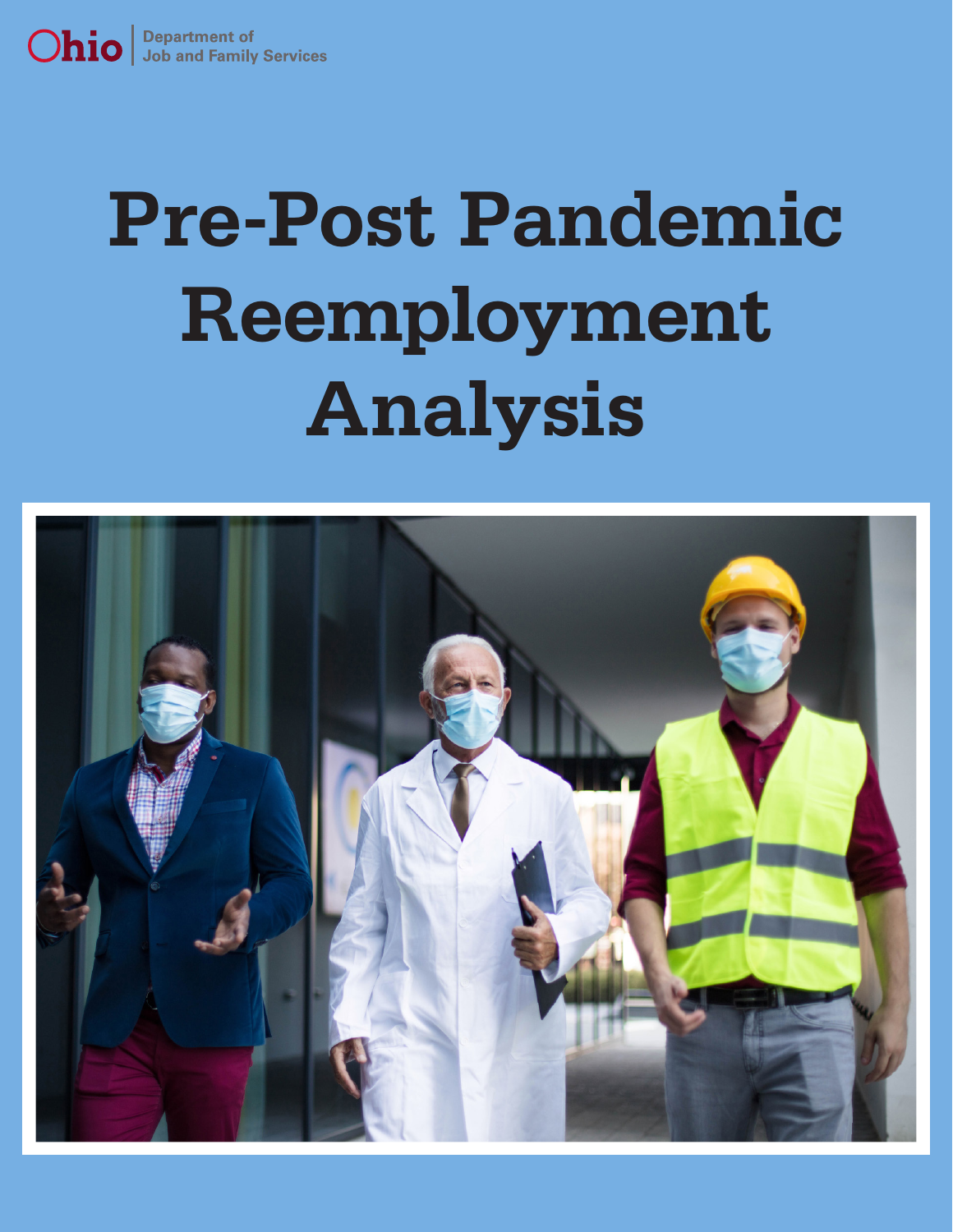# Introduction

In March 2020, in response to the emerging Covid pandemic, Ohio issued a series of temporary orders impacting various industries. These orders limited restaurants and bars to carry out and delivery services, closed child day care facilities, and limited large public gatherings.[1](#page-1-0) Ohio's traditional unemployment insurance program saw historic claims, and the federal government created new programs to cover employees not traditionally covered by unemployment, as well as to provide additional benefits to all claimants.

While claims began declining in late 2020 and throughout 2021, employers expressed difficulties finding workers amid reports that workers were leaving the labor force. This analysis examines reemployment among those in the accommodation and food services industries and certain health care and social services industries who filed for traditional unemployment benefit claims during March, April, and May 2020. There were three questions to be answered:

- 1) Were the claimants reemployed during the first and second quarters of 2021?
- 2) During the first and second quarter of 2021, were the claimants employed in the same industries as they were in the first quarter of 2020?
- 3) If employed, were the claimants employed by the same employers as they were in the first quarter of 2020?

Data for the analysis were provided by the Center for Human Resources Research (CHRR) at The Ohio State University. CHRR matched claimants to wage records that employers are required to submit quarterly with unemployment tax payments. Only claimants who had wages reported in the target industries for the first quarter of 2020 were included in the analysis.

<span id="page-1-0"></span><sup>&</sup>lt;sup>1</sup> [Executive Order 2020-01D | Governor Mike DeWine \(ohio.gov\)](https://governor.ohio.gov/wps/portal/gov/governor/media/executive-orders/executive-order-2020-01-d) - Declaring a State of Emergency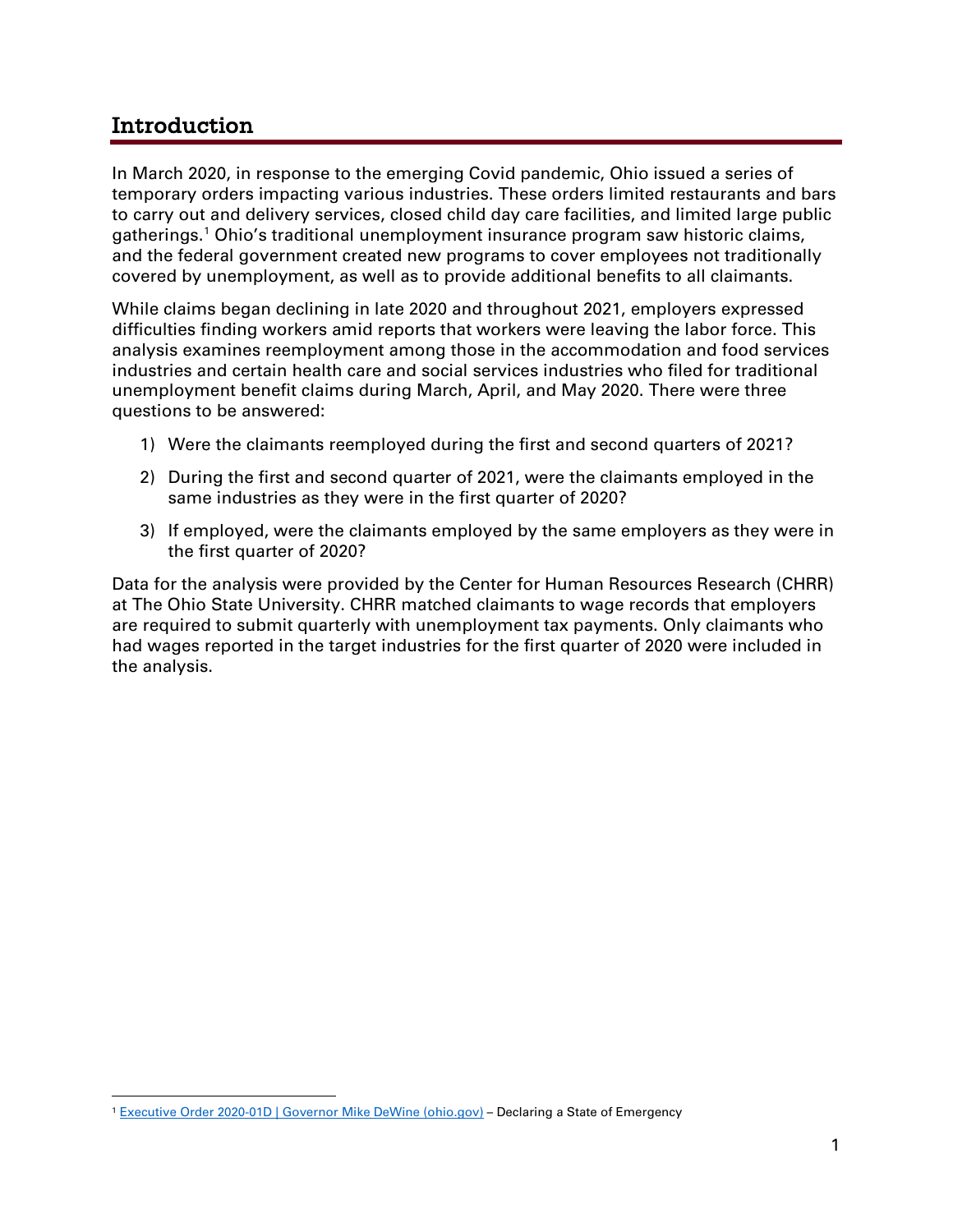### Data

Figure 1 shows the industries targeted for the analysis with the number of unemployment claimants for whom wages could be found. Related industries were treated as a single group.[2](#page-2-0) The ambulatory health care services industries had 7,481 claimants. The total count of claimants in Figure 1 is higher due to individuals holding multiple jobs in different industries. Nursing and residential care facilities had 5,499 claimants, and social assistance services had 12,712 claimants.

#### Figure 1. Target Industries and Count of Unemployment Insurance Claimants Working First Quarter 2020

|                                                        |                                                                   | Unemployment               |  |  |  |  |  |  |
|--------------------------------------------------------|-------------------------------------------------------------------|----------------------------|--|--|--|--|--|--|
|                                                        |                                                                   | <b>Insurance Claimants</b> |  |  |  |  |  |  |
|                                                        |                                                                   | <b>Working First</b>       |  |  |  |  |  |  |
| <b>Analysis Groups</b>                                 | Industries within each Analysis Group                             | Quarter 2020               |  |  |  |  |  |  |
| Accommodation and Food Services                        |                                                                   |                            |  |  |  |  |  |  |
| <b>Accommodation (NAICS 721)</b>                       | 18,398                                                            |                            |  |  |  |  |  |  |
| Food Services and Drinking Places (NAICS 722)          | 140,415                                                           |                            |  |  |  |  |  |  |
|                                                        | <b>Health Care and Social Services</b>                            |                            |  |  |  |  |  |  |
| Ambulatory Health Care                                 | Offices of Physicians, Mental Health Specialists (NAICS 621112)   | 175                        |  |  |  |  |  |  |
|                                                        | Offices of Mental Health Practitioners (except Physicians) (NAICS |                            |  |  |  |  |  |  |
|                                                        | 621330)                                                           | 476                        |  |  |  |  |  |  |
| Services (NAICS 621)                                   | Outpatient Mental Health and Substance Abuse Centers (NAICS       |                            |  |  |  |  |  |  |
|                                                        | 621420)                                                           | 1,457                      |  |  |  |  |  |  |
|                                                        | Home Healthcare Services (NAICS 621610)                           | 5,402                      |  |  |  |  |  |  |
|                                                        | Psychiatric and Substance Abuse Hospitals (NAICS 622210)          | 464                        |  |  |  |  |  |  |
|                                                        | Residential Intellectual and Developmental Disability Facilities  |                            |  |  |  |  |  |  |
|                                                        | (NAICS 623210)                                                    | 2,045                      |  |  |  |  |  |  |
|                                                        | Residential Mental Health and Substance Abuse Facilities (NAICS   |                            |  |  |  |  |  |  |
| Nursing and Residential<br>Care Facilities (NAICS 623) | 623220)                                                           | 623                        |  |  |  |  |  |  |
|                                                        | Continuing Care Retirement Communities (NAICS 623311)             | 1,690                      |  |  |  |  |  |  |
|                                                        | Assisted Living Facilities for the Elderly (NAICS 623312)         | 820                        |  |  |  |  |  |  |
|                                                        | Other Residential Care Facilities (NAICS 623990)                  | 408                        |  |  |  |  |  |  |
| Social Assistance Services<br>(NAICS 624)              | Child and Youth Services (NAICS 624110)                           | 1,072                      |  |  |  |  |  |  |
|                                                        | Assisted Living Facilities for the Elderly (NAICS 624120)         | 5,849                      |  |  |  |  |  |  |
|                                                        | Other Residential Care Facilities (NAICS 624190)                  | 2,686                      |  |  |  |  |  |  |
|                                                        | Community Food Services (NAICS 624210)                            | 106                        |  |  |  |  |  |  |
|                                                        | Temporary Shelters (NAICS 624221)                                 | 181                        |  |  |  |  |  |  |
|                                                        | Other Community Housing Services (NAICS 624229)                   | 209                        |  |  |  |  |  |  |
|                                                        | Emergency and Other Relief Services (NAICS 624230)                | 68                         |  |  |  |  |  |  |
|                                                        | Vocational Rehabilitation Services (NAICS 624310)                 | 2,870                      |  |  |  |  |  |  |
| Child Day Care Services (NAICS 624410)                 | 19,761                                                            |                            |  |  |  |  |  |  |

<span id="page-2-0"></span><sup>&</sup>lt;sup>2</sup> Industries were combined if they were part of the same North American Industry Classification System (NAICS) subsector, however, those combinations do not necessarily include all industries that are part of a subsector.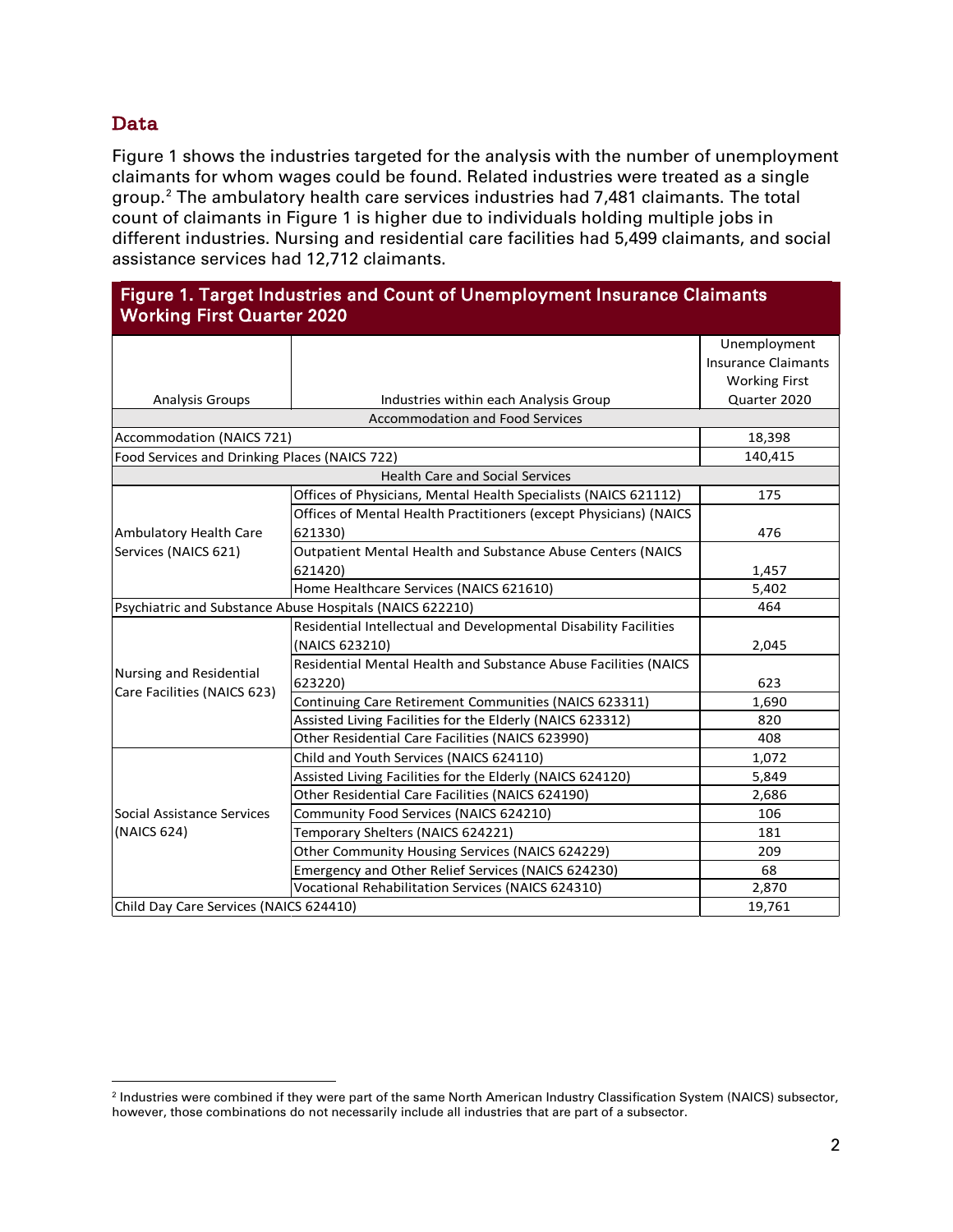Figure 2 shows the reemployment data for the accommodation and food services industries. Compared to claimants in the food services and drinking places industry, fewer claimants in the accommodations industry were employed in the first and second quarters of 2021, fewer were employed in the same target industry, and fewer were employed by the same first quarter 2020 employer. The percentage of claimants employed increased from the first to second quarters of 2021, but the percentage employed by the same employer as in the first quarter of 2020 decreased.

| <b>Figure 2. Accommodation and Food Services Industries</b> |                                 |                 |                                 |                     |                 |              |  |  |  |
|-------------------------------------------------------------|---------------------------------|-----------------|---------------------------------|---------------------|-----------------|--------------|--|--|--|
|                                                             | First Quarter 2021              |                 |                                 | Second Quarter 2021 |                 |              |  |  |  |
|                                                             | Of those employed<br>Percentage |                 | Of those employed<br>Percentage |                     |                 |              |  |  |  |
|                                                             | of original                     |                 |                                 | of original         |                 |              |  |  |  |
|                                                             | claimants                       | Same Q1 2020    | Same Q1 2020                    | claimants           | Same Q1 2020    | Same Q1 2020 |  |  |  |
| <b>Target Industries</b>                                    | employed                        | Target Industry | Employer                        | employed            | Target Industry | Employer     |  |  |  |
| Accomodation (NAICS 721)                                    | 69.2%                           | 61.9%           | 59.4%                           | 72.6%               | 62.6%           | 57.2%        |  |  |  |
| Food Services and Drinking                                  |                                 |                 |                                 |                     |                 |              |  |  |  |
| Places (NAICS 722)                                          | 75.8%                           | 77.5%           | 65.1%                           | 77.1%               | 76.0%           | 61.3%        |  |  |  |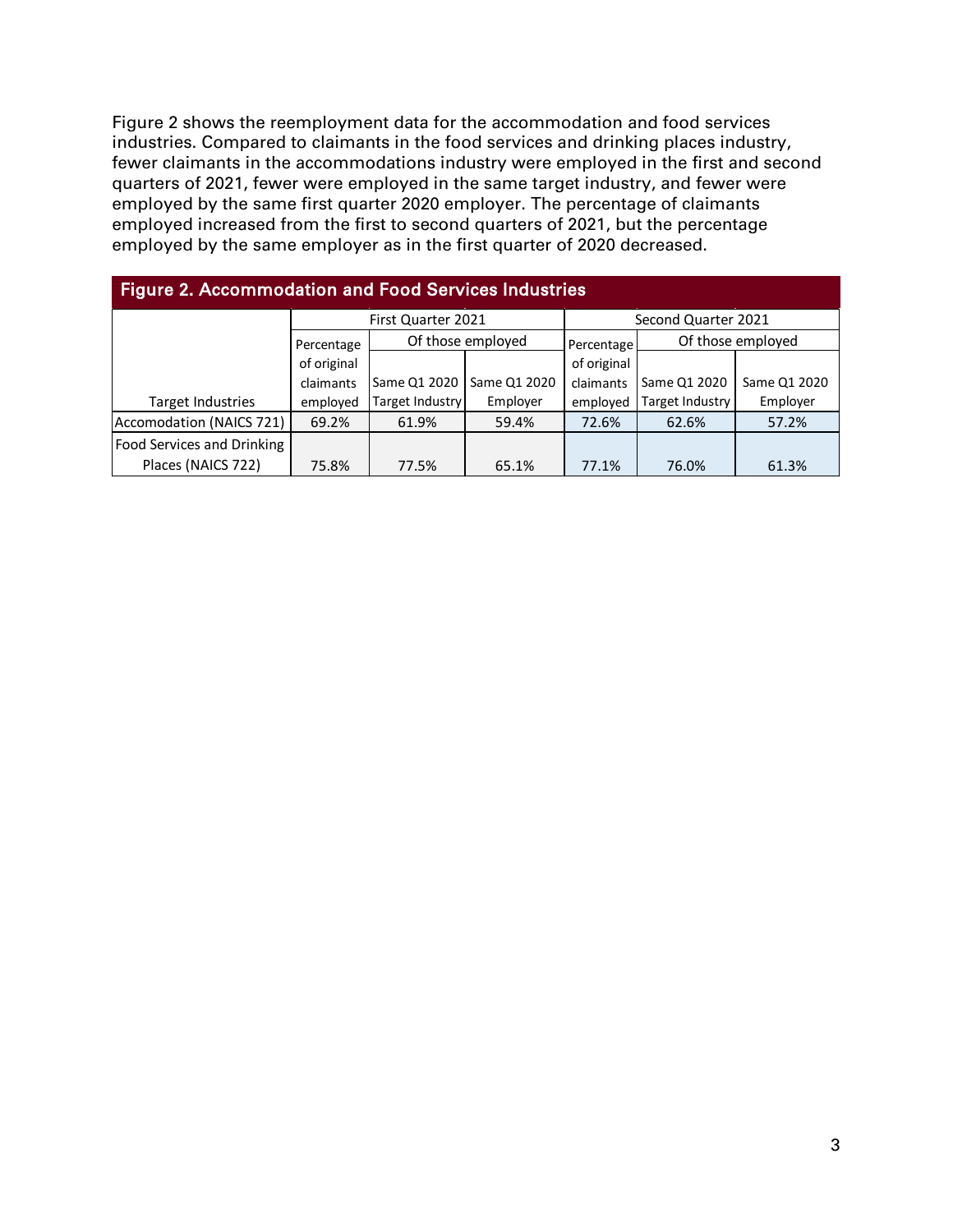Figure 3 shows the reemployment data for the health care and social services industries. The main difference between the health care and social services industries and the accommodations and food services industries reemployment is child day care services. Higher percentages of workers in the child day care services industry were employed both first and second quarter 2021 compared to all other industries in the analysis. Further, higher percentages of child day care workers were employed in the same industry and remained with the same employer in both the first and second quarters of 2021. Reemployment percentages for the same first quarter 2020 target industry and for the same first quarter 2020 employer were comparatively low for workers in psychiatric and substance abuse hospitals and workers in nursing and residential care facilities.

| <b>Figure 3. Health Care and Social Services Industries</b> |                    |                   |              |                     |                   |              |  |  |  |
|-------------------------------------------------------------|--------------------|-------------------|--------------|---------------------|-------------------|--------------|--|--|--|
|                                                             | First Quarter 2021 |                   |              | Second Quarter 2021 |                   |              |  |  |  |
|                                                             | Percentage         | Of those employed |              | Percentage          | Of those employed |              |  |  |  |
|                                                             | of original        |                   |              | of original         |                   |              |  |  |  |
|                                                             | claimants          | Same Q1 2020      | Same Q1 2020 | claimants           | Same Q1 2020      | Same Q1 2020 |  |  |  |
| Target Industries                                           | employed           | Target Industry   | Employer     | employed            | Target Industry   | Employer     |  |  |  |
| Ambulatory Health Care                                      |                    |                   |              |                     |                   |              |  |  |  |
| Services (NAICS 621)                                        | 72.9%              | 66.2%             | 67.9%        | 72.4%               | 63.2%             | 64.6%        |  |  |  |
| Psychiatric and Substance                                   |                    |                   |              |                     |                   |              |  |  |  |
| <b>Abuse Hospitals (NAICS</b>                               |                    |                   |              |                     |                   |              |  |  |  |
| 622210)                                                     | 74.1%              | 50.9%             | 59.0%        | 71.6%               | 47.3%             | 54.2%        |  |  |  |
| Nursing and Residential                                     |                    |                   |              |                     |                   |              |  |  |  |
| Care Facilities (NAICS 623)                                 | 70.2%              | 51.2%             | 54.0%        | 70.9%               | 48.3%             | 50.7%        |  |  |  |
| Social Services (NAICS 624)                                 | 70.5%              | 67.6%             | 69.0%        | 71.7%               | 63.9%             | 65.8%        |  |  |  |
| Child Day Care Services                                     |                    |                   |              |                     |                   |              |  |  |  |
| (NAICS 624410)                                              | 79.3%              | 80.9%             | 76.1%        | 78.9%               | 78.3%             | 72.3%        |  |  |  |

As indicated in the previous figures, reemployment by the same first quarter 2020 employer was higher than reemployment for the same first quarter 2020 target industry. Individuals may have multiple employers during a quarter; these individuals may have remained with employers in other industries but not employers in the target industries. Wage records, however, do not tell us if the jobs were sequential, concurrent, intermittent, or any other category.<sup>[3](#page-4-0)</sup>

<span id="page-4-0"></span><sup>&</sup>lt;sup>3</sup> Wage records have other limitations that could affect the results of this analysis. Wage records only apply to jobs that are covered by unemployment insurance, which accounts for more than 95% of all jobs and only Ohio data were available for this analysis.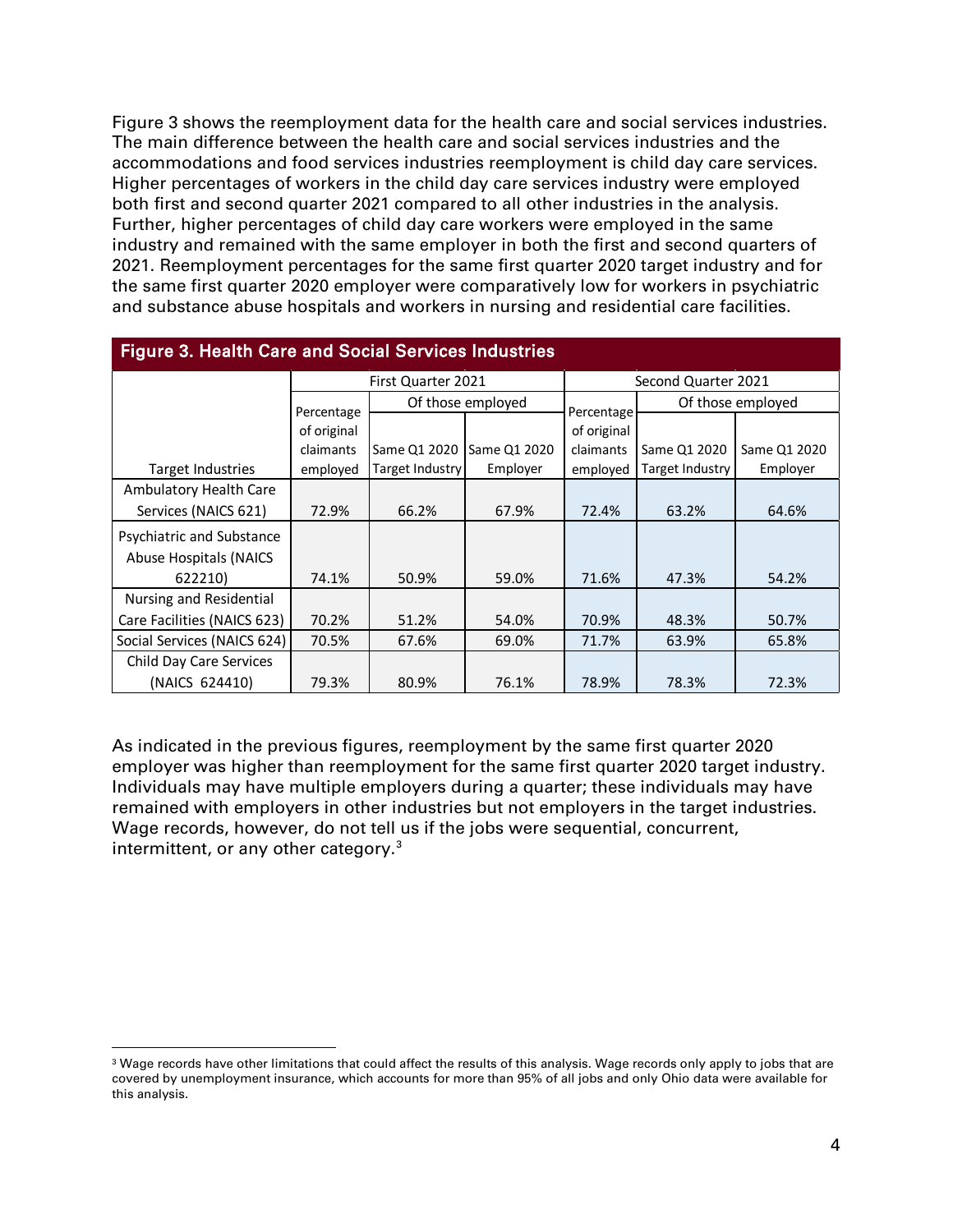# Conclusion

There has been discussion of a shift in employment based on COVID-19 and the impacts to the workplace. For the industries researched, between 70.9-78.9 percent of the original claimants were employed in the second quarter of 2021. Of those employed, between 47.3-78.3 percent were employed in the same industry and between 50.7-72.3 percent were employed by the same employer. Remember, individuals may have multiple employers during a quarter and so those individuals may have remained with employers in other industries, but not employers in the target industries. This research provides useful data for policymakers to gain a better understanding of the reemployment outcomes of unemployment insurance claimants filing during the temporary closure of business and their re-opening. The analysis of the accommodation and food services industries and certain health care and social services industries provides an indication of claimants who returned to work and who returned to work with the same employer.